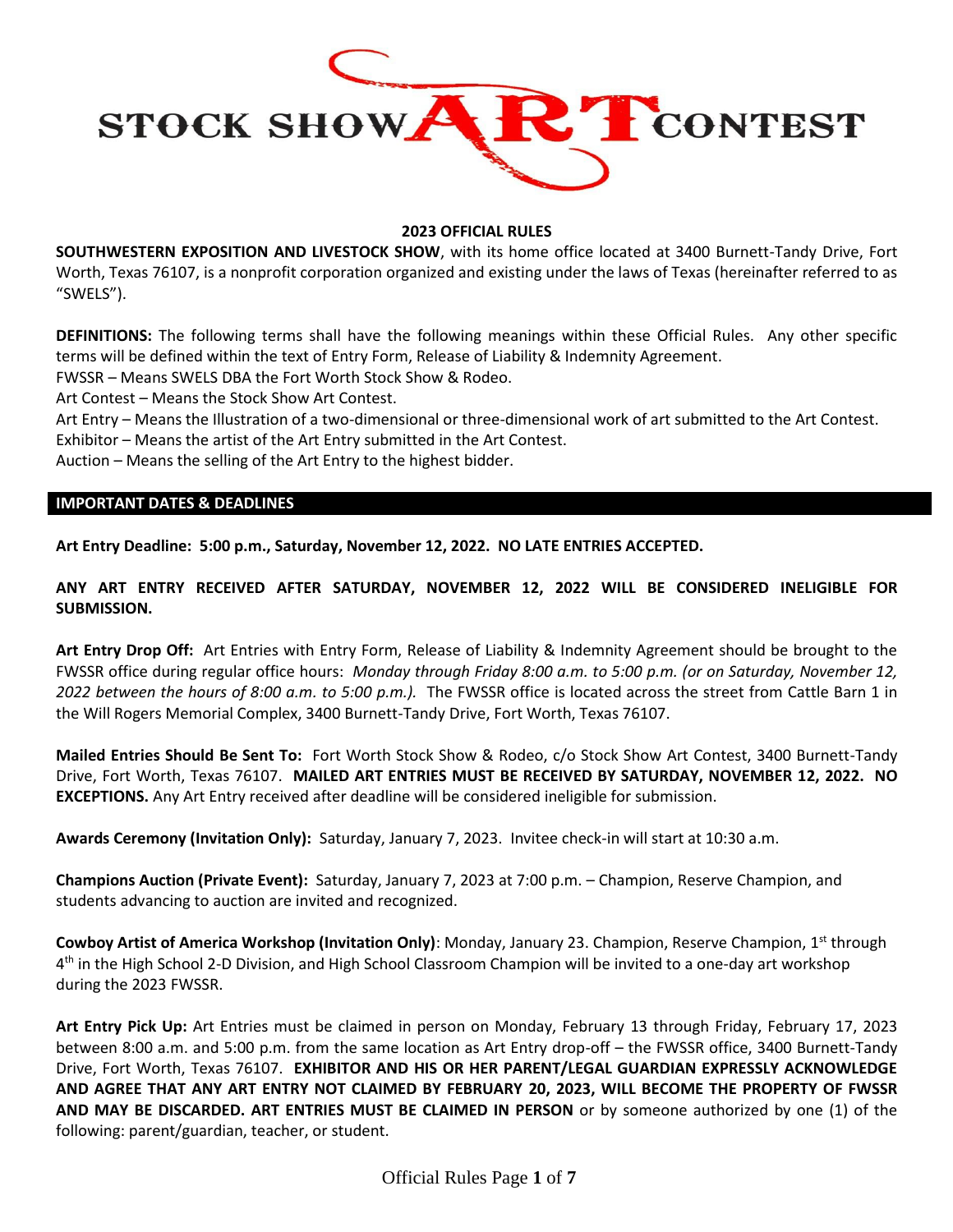### **SPECIAL RULES, GUIDELINES AND REQUIREMENTS OF ART ENTRIES**

#### **READ CAREFULLY. AN ART ENTRY WILL BE DISQUALIFIED IF IT DOES NOT ADHERE TO THE RULES AND GUIDELINES.**

#### **Authorship, Plagiarism, Infringement:**

The student and parent/legal guardian must sign the Entry Form, Release of Liability & Indemnity Agreement wherein the Exhibitor and his or her parent/legal guardian make certain representations and warranties with respect to the Art Entry. All Art Entries must be executed solely by the Exhibitor submitting the Art Entry and be the **original work** of art of the Exhibitor. Parents/legal guardians, family members, friends and teachers must not assist in the execution of the Art Entry. By entering the Stock Show Art Contest, each student undertakes to present original artwork that has been created by her or himself in its entirety. By way of example and not by limitation, the Art Entry (i) shall not be a reproduction of a third party's work of art, (ii) shall not involve the usage of tracings or duplicating devices, (iii) shall not have been previously published, (iv) shall not have won a previous award, (v) shall not infringe upon the copyrights, trademarks, rights of privacy, publicity or other intellectual property rights or any personal or property rights of any third party, or (vi) shall not contain any trademarks, logos, or trade dress owned by third parties. If such student's Art Entry incorporates published materials as a reference, the student should provide a copy of all such reference material along with his or her Art Entry.

Any legal issue related to copyright infringement or the violation or infringement of any other intellectual, personal or property right is the sole and exclusive responsibility of Exhibitor and his or her parent/legal guardian. FWSSR will not be responsible for or liable for or involved in any such legal issues.

If a placing Art Entry is found to violate these Official Rules or otherwise be in breach of the representations and warranties in the Entry Form, Release of Liability & Indemnity Agreement, any scholarships that were awarded to the Exhibitor are forfeited, and if already received, shall be returned to FWSSR. Likewise, any awards that have not yet been received will not be awarded.

## **Judging:**

The following divisions will be judged: Two-Dimensional Division "2-D Division", Three-Dimensional Division "3-D Division" (for high school students only), and a Classroom Division. FWSSR reserves the right to re-classify a 3-D Art Entry into the 2-D Division and vice versa. The Exhibitor's Art Entry will be judged by a panel of art professionals. All Art Entries will be judged on artistic merit, creativity and their expression of the theme and subject matter. Under no conditions may parents/legal guardians or students contact the judges to dispute the status of an Art Entry. **JUDGE'S DECISIONS ARE FINAL.**

## **Eligibility:**

Participation in the Art Contest is limited to Texas students currently enrolled in a Texas Public, Private, Charter or Home school in grades Kindergarten through 12. Exhibitors **MUST BE BETWEEN THE AGES OF FIVE (5) AND NINETEEN (19)** as of January 1, 2023, and must have a valid social security number.

#### **Ineligibility:**

An Exhibitor is ineligible to compete in the Art Contest division in which they have previously been awarded Grand Champion (see description page 5). However, an Exhibitor who has been awarded Grand Champion in the 2-D Division may compete in the 3-D Division in a subsequent year if still eligible, or an Exhibitor who has been awarded Grand Champion in the 3-D Division may compete in the 2-D Division in a subsequent year if still eligible.

Children of employees of the (i) The McClatchy Company, (ii) Fort Worth Museum of Science and History, (iii) The National Cowgirl Museum and Hall of Fame or (iv) FWSSR may enter the Art Contest and/or their Art Entry may be submitted in connection with the Classroom Division (see below), but such children are not eligible for any awards.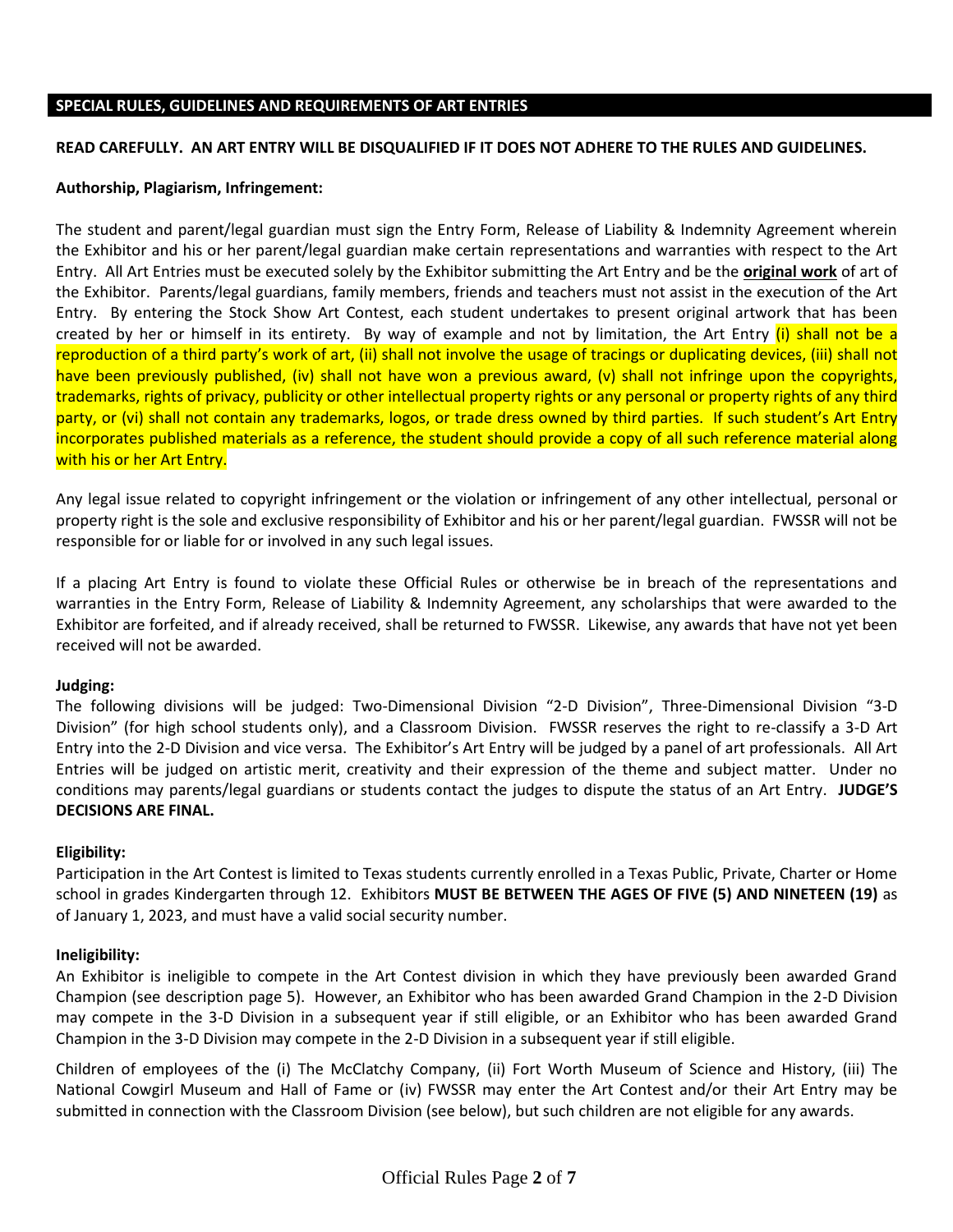### **SPECIAL RULES, GUIDELINES AND REQUIREMENTS OF ART ENTRIES Continued**

Students currently enrolled in a college or university, students that do not reside in the State of Texas and students not currently enrolled in a Texas Public, Private, Charter or Home school program (grades Kindergarten through 12) are not eligible to enter the Art Contest.

## **Art Entry**:

The Exhibitor must have created the Art Entry during calendar year 2022 for entry in the 2023 Art Contest. Each Exhibitor may enter one (1) Art Entry in a division. No more than one (1) student may work on a single Art Entry. Each Art Entry must be titled. A student may submit only one (1) Art Entry, in either the 2-D Division or 3-D Division and one (1) Art Entry in the Classroom Division. In other words, students may submit an Art Entry with their classroom and submit a separate individual Art Entry. One (1) Entry Form, Release of Liability & Indemnity Agreement for each Art Entry must be submitted. Students **MAY NOT** submit two (2) individual Art Entries such as, one (1) in the 2-D Division and one (1) in the 3-D Division. **DO NOT LAMINATE, USE ART SLEEVES, SHRINK-WRAP OR FRAME ART ENTRIES. PLEASE PRINT AND COMPLETE THE ENTRY FORM TO TURN IN WITH ENTRY. DO NOT ATTACH ENTRY FORM TO ARTWORK.** Use a permanent pen or marker and indicate on the back of the matting of each Art Entry the Exhibitor's name, school, title of Art Entry piece and Exhibitor's personal contact information so that pieces of the Art Entry can be identified in the event they become separated during transportation or display.

## **Theme / Subject:**

Traditional, abstract, realism, contemporary, or impressionism styles that depicts or expresses the culture of Texas and western environments, both contemporary and historical. Some examples include but are not limited to: Texas landscapes, wildlife, livestock, agriculture, horticulture, ranching and farming activities, iconic Fort Worth scenes, and the legendary Fort Worth Stock Show & Rodeo.

### **Labels:**

**A LABEL SHOULD NOT BE PLACED ON THE FRONT SIDE OF THE ART ENTRY.** FWSSR will place a label on each Art Entry with the student's name, age, grade and school to give a more unified look to the Art Contest displays. The Art Entry **MUST** have contact information **ON THE BACK** of the Art Entry.

## **Size, Matting and Mounting:**

Matting / mounting serves as a form of protection for the Art Entry during delivery and display, and is **REQUIRED** on all Art Entries except canvas and 3-D Division Art Entries.

- a) **Size Requirements for all 2-D Division Art Entries:** All 2-D Division Art Entries must be at least 8.5 X 11 and **NO LARGER THAN 18 X 24** inches in size. Art Entries not meeting size requirements will be disqualified and may not be displayed.
- b) **Matting / Mounting Requirements for all 2-D Division Art Entries:** All 2-D Division Art Entries with the exception of canvas and canvas board are required to have a border 1½" to 2" in size (or matting if desired) and be mounted on illustration board or cardboard cut to the exact dimensions of the final Art Entry. (Final size with 2" border no larger than 22 X 28 total inches. (Canvas and canvas board are not required to be mounted or matted). 2-D Division Art Entries cannot be made on wood and cannot weigh more than one (1) pound.

## **Classroom Division:**

A teacher entering the Classroom Division may enter a portfolio of five (5) to fifteen (15) classroom Artworks, **WHICH BEST REPRESENT THE SCHOOL'S ART PROGRAM** for one (1) of the following: (i) Elementary (K to Grade 5); (ii) Middle (Grades 6 to 8) or (iii) High School (Grades 9 to 12). **CLASSROOM DIVISION ART ENTRIES MUST FOLLOW SIZE, MATTING AND MOUNTING RULES (ABOVE)** and the back of each Art Entry must include the following: Classroom Art Entry, school name, teacher's name and numbering of the Art Entries (e.g., 1 of 15 to 15 of 15).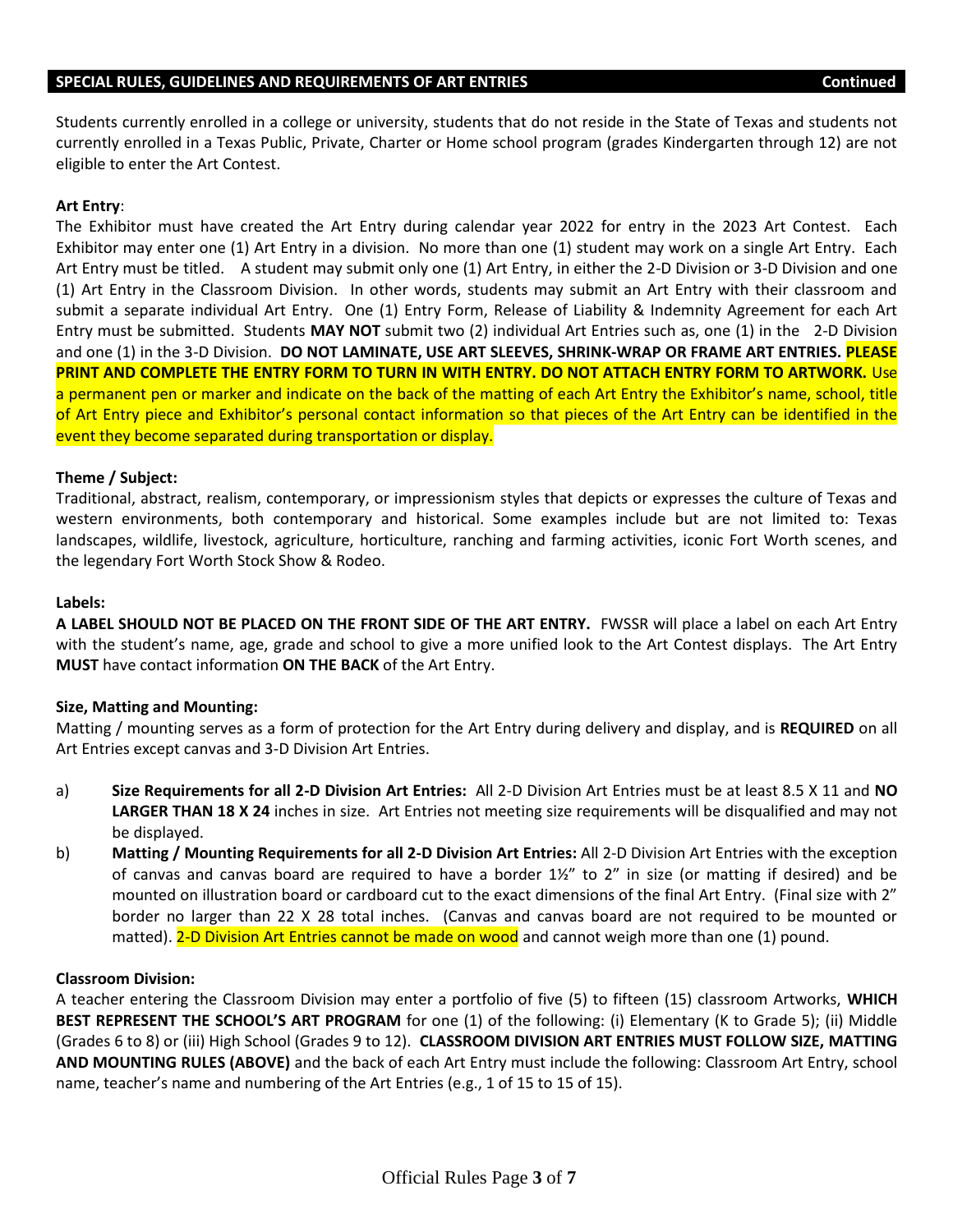#### **MEDIA GUIDELINES**

Art Entries may be of the following media. Dry, unstable media such as pastels, charcoal or pencil that may rub off and be damaged or damage other works must be spray fixed. No conceptual drawings or photographs of the Art Entry will be accepted as an Art Entry.

- a) Colored Drawing: Colored pencil, pastels, crayons, conte, chalks.
- b) Mixed Media:Watercolor with pencil, pen and ink with watercolor or the use of any two (2) or more mediums.
- c) Monochromatic Drawing: The use of one (1) color and variations of the same color on flatwork (i.e. pen and ink). Can be a lead pencil drawing, charcoal drawing or a drawing made with one (1) color pencil.
- d) Painting: All mediums applied by brush, such as: oil, watercolor, ink washes, acrylics, tempera, designer colors, gouache, inks and dyes. Paint must be completely dry before submitting as an Art Entry.
- e) Three Dimensional ("3D") / Sculpture (high school students only): Realistic forms created by hand using only:
	- Clay petroleum base or water base clays, air dried or fired in a kiln
	- Wood carving different woods
	- Stone carving stone
	- **Metal**
	- Mixed Media

# **HIGH SCHOOL THREE-DIMENSIONAL DIVISION ("3-D DIVISION") INFORMATION**

## **NOTWITHSTANDING ANYTHING TO THE CONTRARY HEREIN, ONLY HIGH SCHOOL STUDENTS MAY ENTER THE 3-D DIVISION.**

### **Construction:**

- a. **ANY CLAY USED MUST BE EXTREMELY STRONG AND DURABLE.** The 3-D Art Entry must be able to withstand repeated transporting and handling.
- b. The 3-D Art Entry should be well made. The 3-D Art Entry that cannot stand-alone must have a base for support and must be securely fastened to the base. The 3-D Art Entry cannot be top heavy and must sit solidly on the base or bottom of the Art Entry. The 3-D Art Entry must be transported and stored before display. A fragile 3-D Art Entry subject to damage is not eligible for participation in the Art Contest. **IF DAMAGE OCCURS TO ANY 3-D ART ENTRY, FWSSR, THE MCCLATCHY COMPANY, FORT WORTH MUSEUM OF SCIENCE AND HISTORY, NATIONAL COWGIRL MUSEUM AND HALL OF FAME AND THE ART SHOW COMMITTEE ARE NOT RESPONSIBLE FOR DAMAGES OR REPAIRS.**
- c. No commercial molds may have been utilized with respect to the Art Entry.
- d. The 3-D Art Entry must be completely dry (air dry clay). Allow a minimum of ten (10) days drying time.
- e. Small handheld motorized and non-motorized tools that are not programmable are permitted with a declaration of exact tools used on the Entry Form, Release of Liability & Indemnity Agreement.

## **3-D Dimensions and Weight:**

- a. 3-D Art Entry **MAY NOT EXCEED 12 INCHES** in height, width or depth including the base.
- b. 3-D Art Entry **MAY NOT EXCEED 15 POUNDS** in total weight.

## **ART ENTRIES EXCEEDING HEIGHT OR WEIGHT LIMITS WILL BE DISQUALIFIED.**

## **Transportation**

- a. Exhibitors are responsible for packing and providing boxes with padding for any 3-D Art Entries that are to be transported to the Stock Show Art Contest.
- b. The name of the student, school and teacher must be on box and bottom of any 3-D Art Entries.
- c. All 3-D Art Entries must have a completed Entry Form, Release of Liability & Indemnity Agreement attached to it.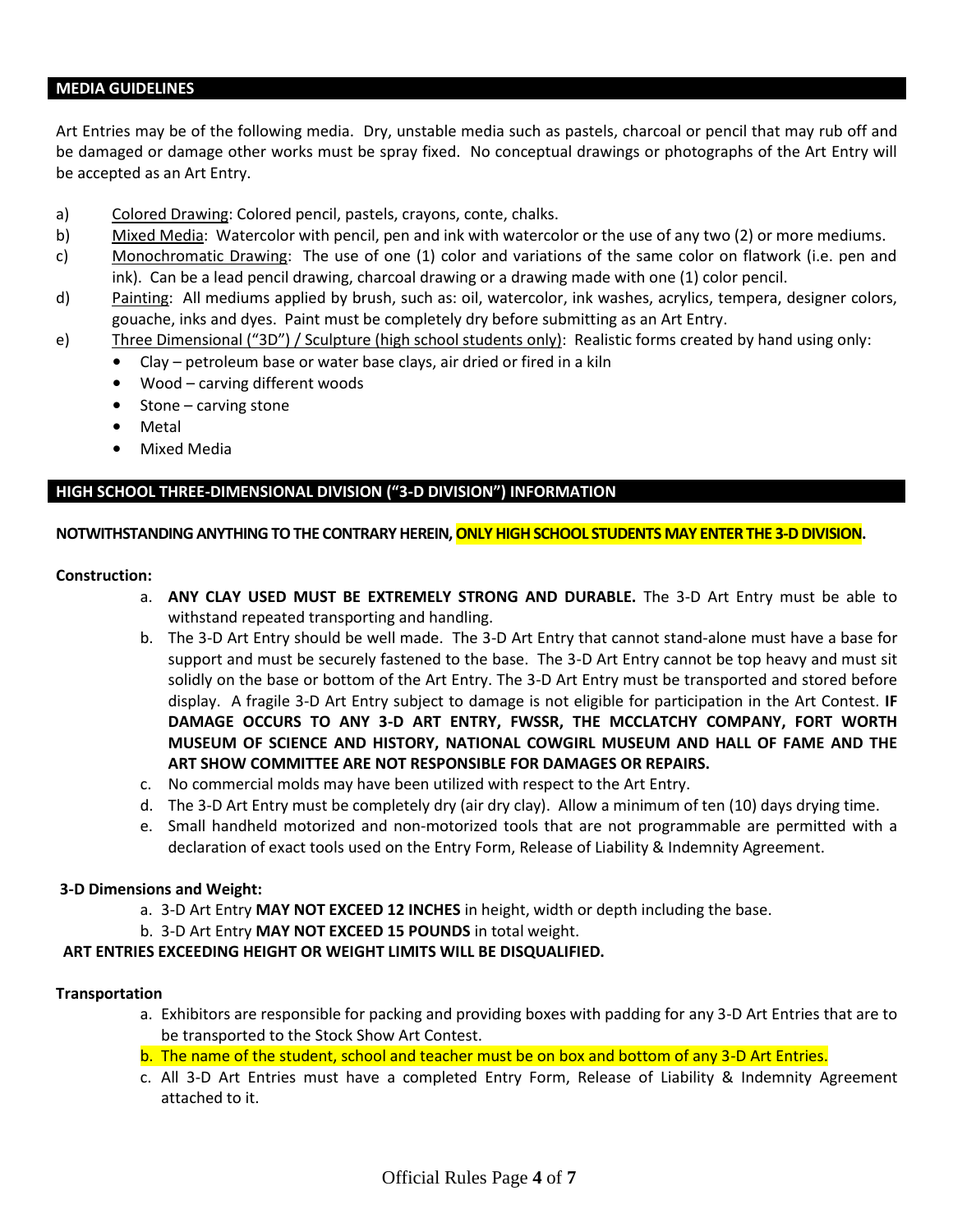#### **DISPLAY; PROMOTIONAL MATERIALS**

All Art Entries will be judged prior to display. All placing Art Entries will be displayed at the 2023 Fort Worth Stock Show & Rodeo. Selected non-placing Art Entries will be on display at the Fort Worth Museum of Science and History and the National Cowgirl Museum and Hall of Fame as part of a special exhibit.

As the sole and exclusive owner of all rights (including copyrights an other intellectual property rights) in and to the Art Entries submitted to this Art Contest, FWSSR may reproduce, publish, display and otherwise use Art Entries in any media and for any purpose, including, but not limited to, FWSSR's use in promotion of the Art Contest and/or the Fort Worth Stock Show & Rodeo. For more information regarding FWSSR's ownership rights, please see the provision in these Official Rules titled "Grant of Ownership in Art Entry to FWSSR."

### **AWARDS NOTIFICATION, PRESENTATION & RECOGNITION**

### **Notification:**

Exhibitors of placing Art Entries will be notified by December 31, 2022 by email and/or telephone using the contact information indicated on the Entry Form, Release of Liability & Indemnity Agreement. Actual Art Entry placings will not be announced until the awards ceremony held on Saturday, January 7, 2023 at 11:00 a.m.

### **Awards Presentation Ceremony:**

All Exhibitors of placing Art Entries will receive an invitation to attend the awards ceremony held January 7, 2023 11:00 a.m.

#### **Grand Champion:**

**There will be one (1) overall Grand Champion for an individual Art Entry submission.** The Grand Champion will receive a \$10,000 scholarship, Grand Champion belt buckle, four (4) FWSSR rodeo tickets for a 7:30 p.m. performance. The Grand Champion Art Entry will become the sole and exclusive property of FWSSR and will be offered for sale to the highest bidder at the Auction to be held on January 7, 2023. Exhibitor will be eligible to receive scholarship dollars in addition to the \$10,000. The amount of additional scholarship dollars will be at the discretion of FWSSR.

The Grand Champion individual will be invited to attend the Cowboy Artist of America's workshop during the 2023 FWSSR. This one-day workshop will offer students the opportunity to work with experienced western artists. Cowboy models and animals will be used to study figures, layout and anatomy. Supplies and lunch will be provided.

#### **Reserve Grand Champion:**

**There will be one (1) overall Reserve Grand Champion for an individual Art Entry submission.** The Reserve Grand Champion will receive a \$8,000 scholarship, Reserve Grand Champion belt buckle, four (4) FWSSR rodeo tickets for a 7:30 p.m. performance. The Reserve Grand Champion Art Entry will become the sole and exclusive property of FWSSR and will be offered for sale to the highest bidder at the Auction to be held on January 7, 2023. Exhibitor will be eligible to receive scholarship dollars in addition to the \$8,000. The amount of additional scholarship dollars will be at the discretion of FWSSR.

The Reserve Grand Champion individual will be invited to attend the Cowboy Artist of America's workshop during the 2023 FWSSR. This one-day workshop will offer students the opportunity to work with experienced western artists. Cowboy models and animals will be used to study figures, layout and anatomy. Supplies and lunch will be provided.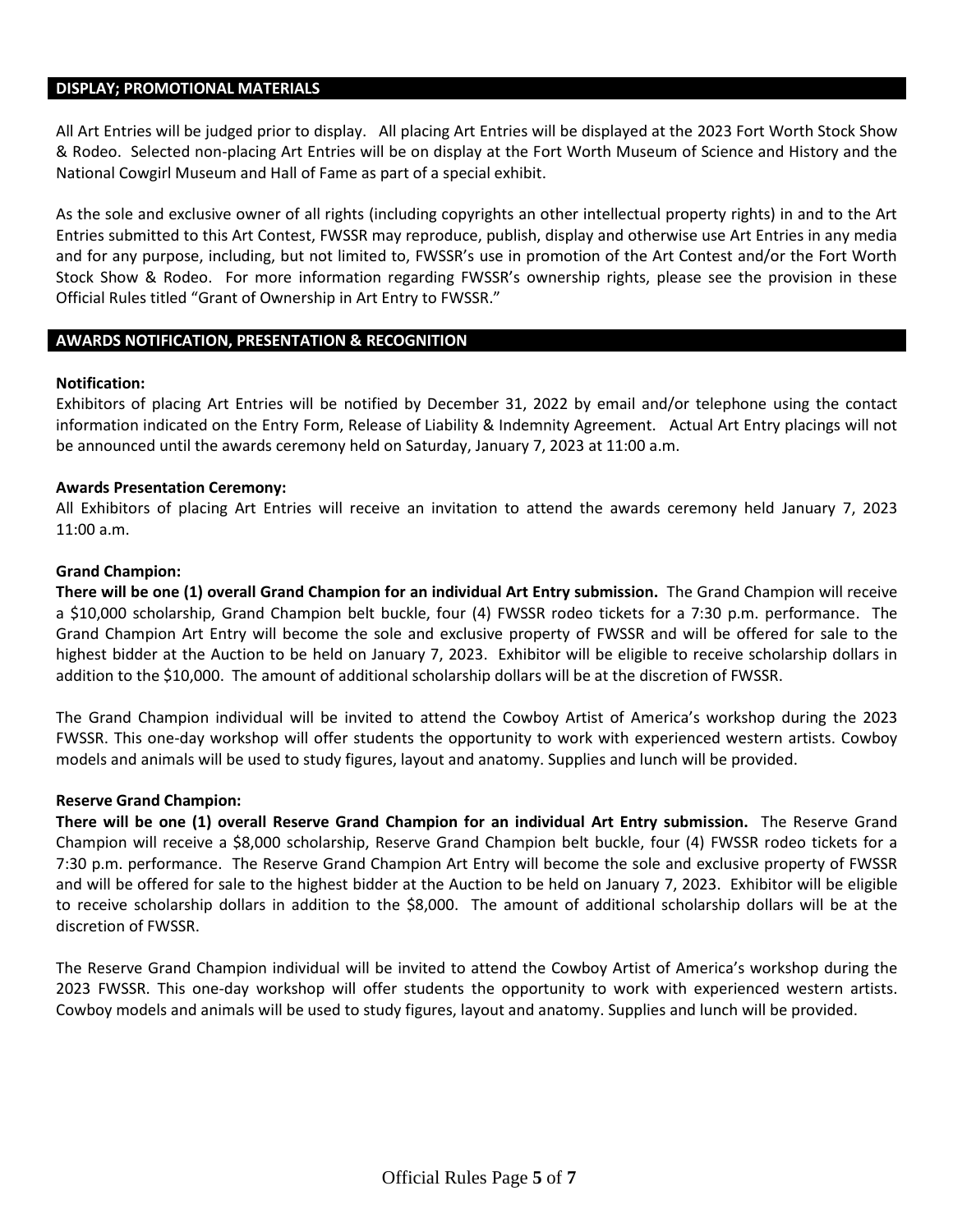### **Division Awards:**

The chart below identifies the awards to be awarded to those who have placed first through seventh in the corresponding divisions for the respective ages.

| <b>Place</b>    | 5-6 Years Old   | 7-8 Years Old   | 9-11 Years Old  | 12-14 Years Old | <b>High School 2-D</b> | <b>High School 3-D</b> |
|-----------------|-----------------|-----------------|-----------------|-----------------|------------------------|------------------------|
| 1 <sup>st</sup> | \$500 & Rosette | \$500 & Rosette | \$500 & Rosette | \$500 & Rosette | \$6000 Scholarship     | \$6000 Scholarship     |
| 2 <sub>nd</sub> | \$400 & Rosette | \$400 & Rosette | \$400 & Rosette | \$400 & Rosette | \$5000 Scholarship     | \$5000 Scholarship     |
| 3rd             | \$350 & Rosette | \$350 & Rosette | \$350 & Rosette | \$350 & Rosette | \$4000 Scholarship     | \$4000 Scholarship     |
| 4 <sup>th</sup> | \$300 & Rosette | \$300 & Rosette | \$300 & Rosette | \$300 & Rosette | \$3000 Scholarship     | \$3000 Scholarship     |
| 5 <sup>th</sup> | \$200 & Rosette | \$200 & Rosette | \$200 & Rosette | \$200 & Rosette | \$2000 Scholarship     | \$2000 Scholarship     |
| 6 <sup>th</sup> | \$150 & Rosette | \$150 & Rosette | \$150 & Rosette | \$150 & Rosette | \$1000 Scholarship     | \$1000 Scholarship     |
| 7 <sup>th</sup> | \$100 & Rosette | \$100 & Rosette | \$100 & Rosette | \$100 & Rosette | \$500 Scholarship      | \$500 Scholarship      |

## **ADDITIONAL AWARDS AND RECOGNITION**

### **Classroom Division Awards:**

A Champion Elementary School, A Champion Middle School, and a Champion High School will also be awarded as Classroom Division awards. Each Champion of a Classroom Division will receive (i) a traveling trophy with its school name engraved upon to display at the school until the following year's Champion is awarded and (ii) a \$5,000 certificate awarded to the teacher of the school to be used for classroom art supplies.

### **Scholarships:**

As indicated above, scholarships will be awarded to the Grand Champion and Reserve Grand Champion, 1st through 4th places in the High School 2-D Division and 1st through 4th places in the High School 3-D Division; provided, however, a student receiving scholarships through the Art Contest may only receive a maximum of \$20,000 in total scholarships accumulated over the student's years of participation in the Art Contests. The amount of scholarship awards exceeding such \$20,000 total for a student will be placed in an art fund to be distributed to students, schools and art programs as deemed appropriate by FWSSR.

Students awarded a scholarship will receive a certificate(s) indicating the amount of the scholarship won with specifics on redemption printed on the back of each certificate. Scholarship certificate(s) will be awarded for use as scholastic assistance beginning with their initial semester of enrollment at a college or university of their choice and will be paid per semester. FWSSR will issue a check directly to the student's college or university. Cash payments will not be made to the student. Students may use scholarship funds to pay for tuition, books, room and board at the college or university. All scholarships must be initiated within six (6) years of issue date.

The Art Entries of Exhibitors who receive 1st through 4th places in the High School 2-D Division will also be auctioned at the Auction. Each Exhibitor will be eligible to receive scholarship dollars in addition to the Guaranteed Scholarship amount.

The exhibitors who receive  $1^{st}$  through  $4^{th}$  places in High School 2-D Division will be invited to attend the Cowboy Artist of America's workshop during the 2023 FWSSR. This one-day workshop will offer students the opportunity to work with experienced western artists. Cowboy models and animals will be used to study figures, layout and anatomy. Supplies and lunch will be provided.